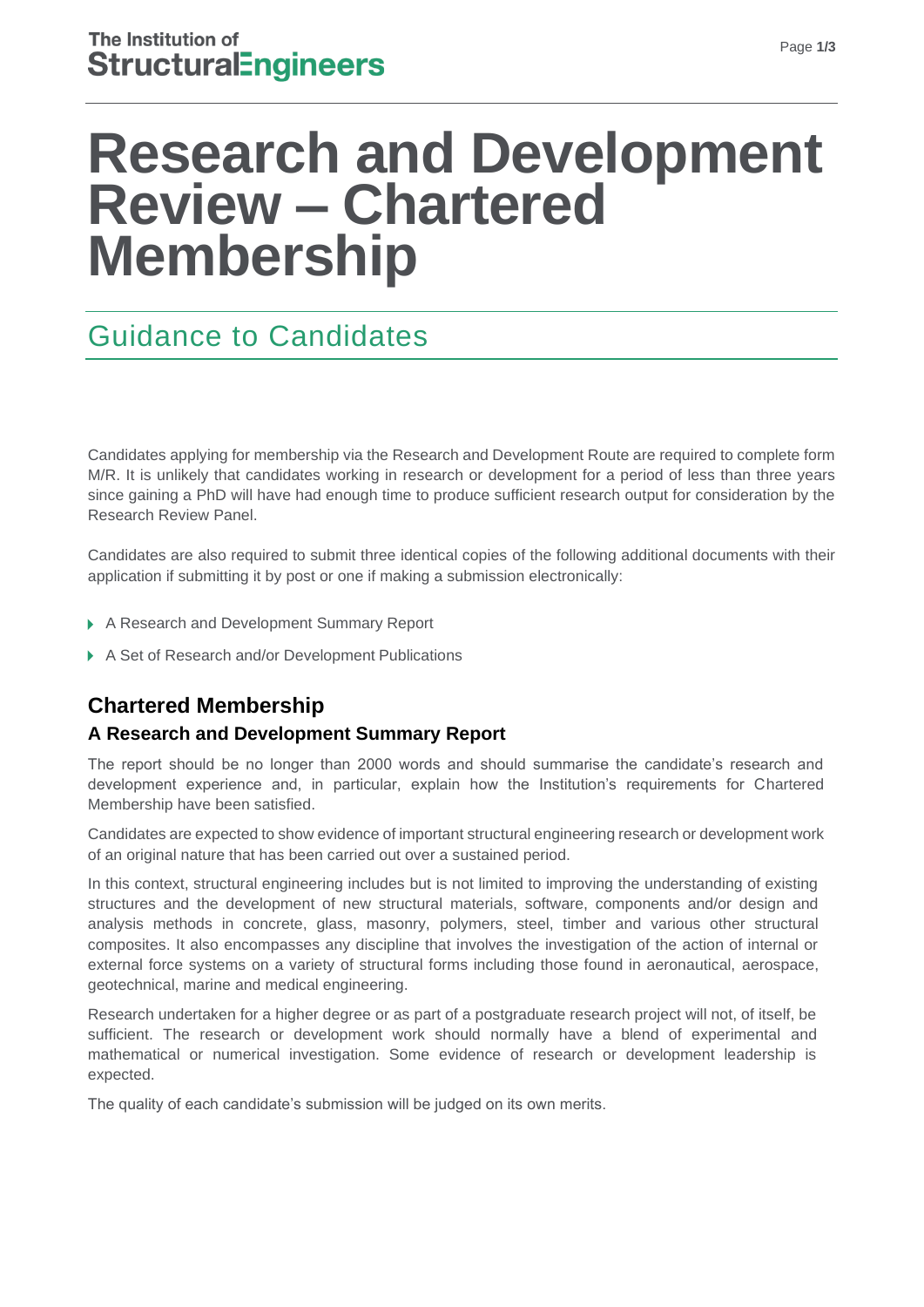Candidates need to indicate the importance and originality of their research or development work and their contribution to the activity. It is therefore expected that candidates will, as a minimum, describe the following in their Research and Development Report:

- a) Their role and level of responsibility in the research team.
- b) Their contribution to the development of the research methodologies for example, the development of test methods, design of test apparatus, development and specification of instrumentation systems, field monitoring, modelling (physical and numerical), etc.
- c) Their contribution to the development of the research hypothesis, the development and application of theoretical principles, analysis and appraisal of test data, etc.
- d) Their development of research findings into design guidelines, manuals, recommendations for construction, etc.
- e) How their research or development work has contributed to the development of their particular field of structural engineering.

## **A Set of Research and/or Development Publications**

Candidates will be required to submit at least five high quality papers (conference papers will not normally be accepted) that have been published in high quality refereed journals. Examples of acceptable refereed journals include, but are not limited to, The Structural Engineer, the Proceedings of the Institution of Civil Engineers (Buildings and Structures), the American Society of Civil Engineering Journal of Structural Engineering, the American Concrete Institute Structures Journal, Journal of Solids and Structures or similar.

It is expected that the majority of the papers submitted by the candidate will either be sole authored or the candidate should be the principal co-author. The candidate should also have played a principal part in the development and leadership of some of the research work described in the papers. For each co-authored paper, the candidate is required to include a statement signed by a co-author indicating the contribution of the candidate to the research.

#### **Development work**

A candidate offering development work for assessment must have played a major part in the activity. The work should be reasonably generic in content rather than be limited to a proprietary system.

Normally the output from the development work should take the form of studies, papers and reports, perhaps culminating in design guides, codes or manuals of which the candidate is the sole author or the principal co-author. The candidate will also be expected to have taken a leading role in the management of a development group or team.



istructe.org